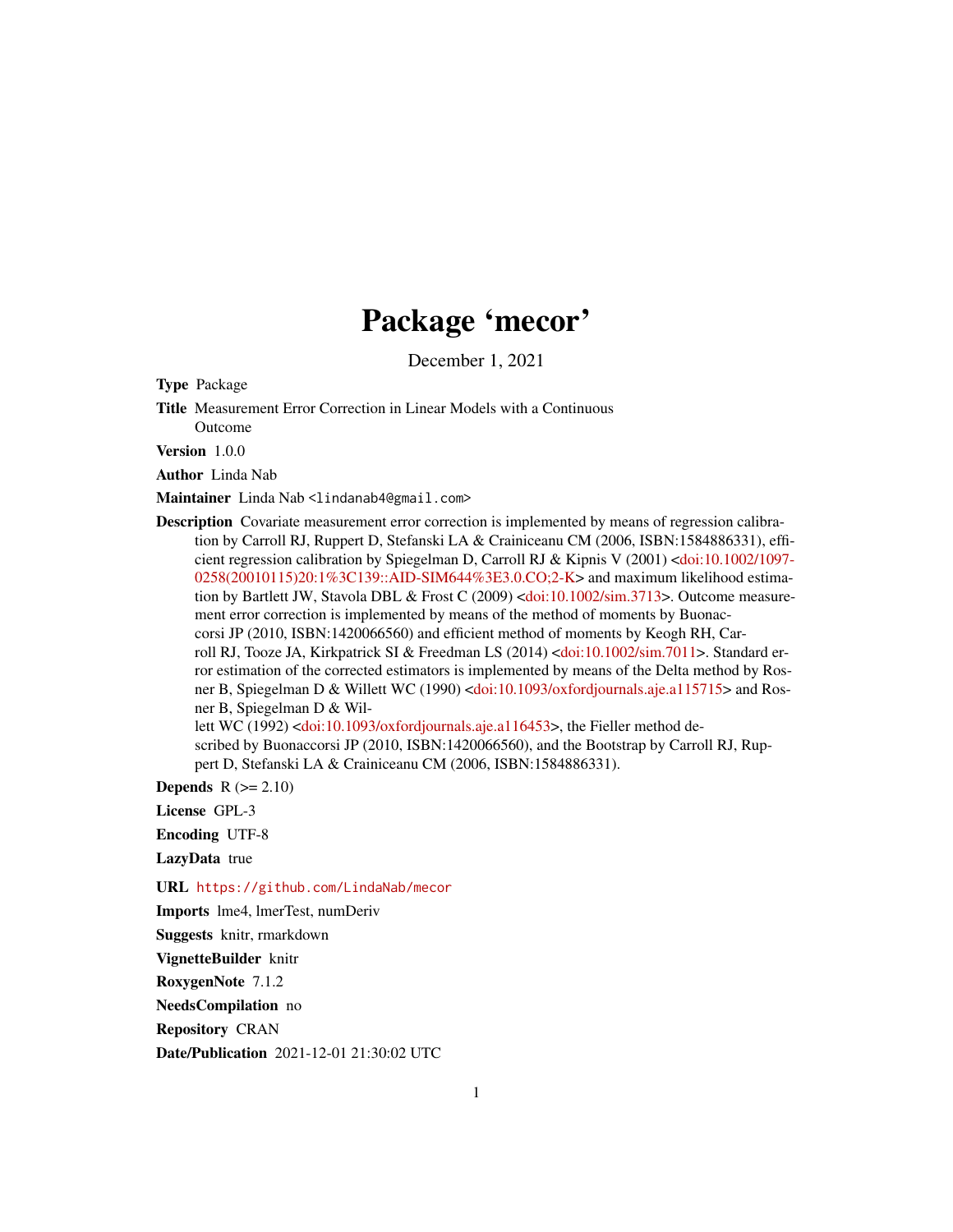# <span id="page-1-0"></span>R topics documented:

bloodpressure *PDAC blood pressure data [replicates study]*

# Description

Blood pressure, age and creatinine levels of 450 pregnant women from the Pregnancy Day Assessment Clinic.

# Usage

bloodpressure

#### Format

A data frame with 450 rows and 6 variables:

creatinine Serum creatinine (umol/L)

age Age (years)

sbp30 Systolic blood pressure at 30 minutes (mm Hg)

sbp60 Systolic blood pressure at 60 minutes (mm Hg)

sbp90 Systolic blood pressure at 90 minutes (mm Hg)

sbp120 Systolic blood pressure at 120 minutes (mm Hg)

# Details

This is a simulated dataset inspired by data that was originally published at the Dryad Digital Repository: <doi:10.5061/dryad.0bq15>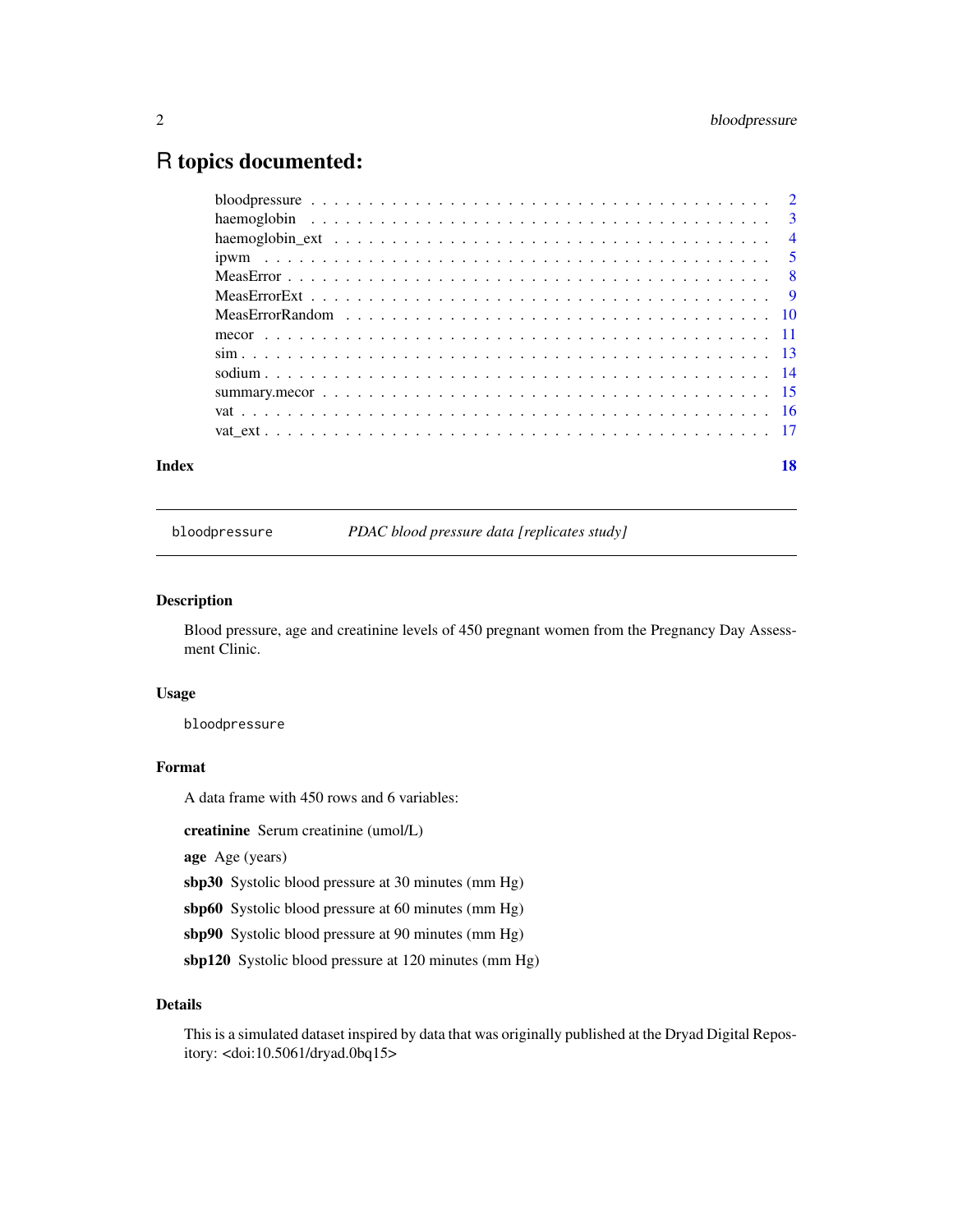# <span id="page-2-0"></span>haemoglobin 3

#### References

Elizabeth Anne McCarthy, Thomas A Carins, Yolanda Hannigan, Nadia Bardien, Alexis Shub, and Susan P Walker. Data from: Effectiveness and safety of 1 vs 4h blood pressure profile with clinical and laboratory assessment for the exclusion of gestational hypertension and pre-eclampsia: a retrospective study in a university affiliated maternity hospital. Dryad (2015). <doi:10.5061/dryad.0bq15>.

#### Examples

data("bloodpressure", package = "mecor")

| haemoglobin |                   | Low-dose iron supplements haemoglobin data [internal outcome- |  |  |
|-------------|-------------------|---------------------------------------------------------------|--|--|
|             | validation study] |                                                               |  |  |

# Description

Capillary haemoglobin and venous haemoglobin levels of 400 subjects of a trial investigating the efficacy of low-dose iron supplements during pregnancy. Venous haemoglobin levels were observed of approximately 25% of the subjects included in the trial.

#### Usage

haemoglobin

#### Format

A data frame with 400 rows and 3 variables:

capillary Haemoglobin levels measured in capillary blood (g/L) supplement Low-dose iron supplement  $(20 \text{ mg/d}) (0 = \text{no}, 1 = \text{yes})$ venous Haemoglobin levels measured in venous blood (g/L)

# Details

This is a simulated data set inspired by a trial investigating low-dose iron supplements <doi:10.1093/ajcn/78.1.145>. A motivating example using the example data can be found here: <doi:10.1002/sim.8359>

#### References

Maria Makrides, Caroline A Crowther, Robert A Gibson, Rosalind S Gibson, and C Murray Skeaff. Efficacy and tolerability of low-dose iron supplements during pregnancy: a randomized controlled trial. The American Journal of Clinical Nutrition (2003). <doi:10.1093/ajcn/78.1.145>

Linda Nab, Rolf HH Groenwold, Paco MJ Welsing, and Maarten van Smeden. Measurement error in continuous endpoints in randomised trials: Problems and solutions. Statistics in Medicine (2019). <doi:10.1002/sim.8359>

#### Examples

data("haemoglobin", package = "mecor")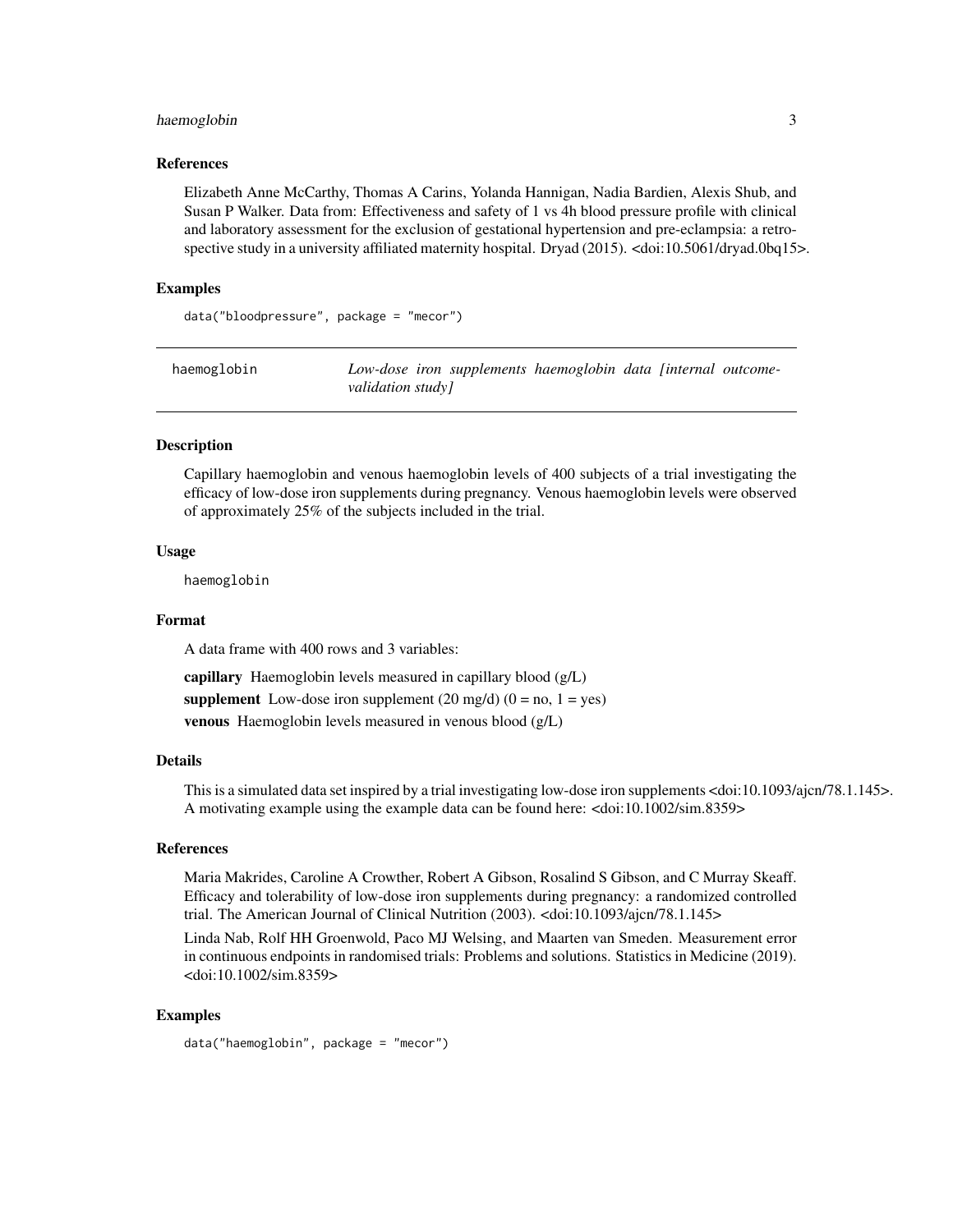<span id="page-3-0"></span>

Capillary haemoglobin and venous haemoglobin levels of 100 individuals.

#### Usage

haemoglobin\_ext

# Format

A data frame with 100 rows and 2 variables:

capillary Haemoglobin levels measured in capillary blood (g/L)

venous Haemoglobin levels measured in venous blood (g/L)

# Details

This is a simulated data set accompanying the dataset "haemoglobin", that is inspired by a trial investigating low-dose iron supplements <doi:10.1093/ajcn/78.1.145>. A motivating example using the example data can be found here: <doi:10.1002/sim.8359>

#### References

Maria Makrides, Caroline A Crowther, Robert A Gibson, Rosalind S Gibson, and C Murray Skeaff. Efficacy and tolerability of low-dose iron supplements during pregnancy: a randomized controlled trial. The American Journal of Clinical Nutrition (2003). <doi:10.1093/ajcn/78.1.145>

Linda Nab, Rolf HH Groenwold, Paco MJ Welsing, and Maarten van Smeden. Measurement error in continuous endpoints in randomised trials: Problems and solutions. Statistics in Medicine (2019). <doi:10.1002/sim.8359>

```
data("haemoglobin_ext", package = "mecor")
```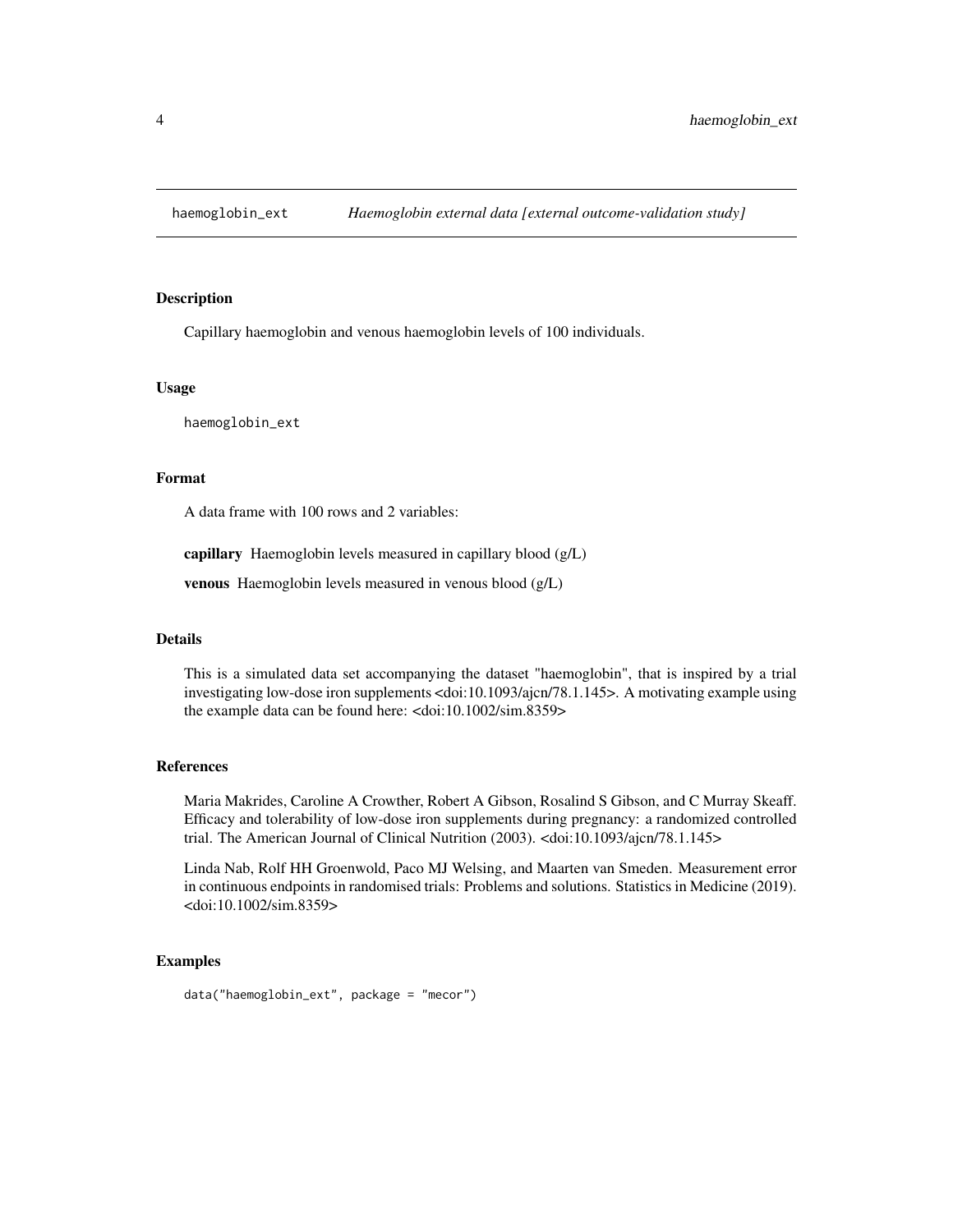<span id="page-4-1"></span><span id="page-4-0"></span>ipwm *Weighting for Confounding and Joint Misclassification of Exposure and Outcome*

# Description

ipwm implements a method for estimating the marginal causal odds ratio by constructing weights (modified inverse probability weights) that address both confounding and joint misclassification of exposure and outcome.

# Usage

```
ipwm(
  formulas,
  data,
 outcome_true,
 outcome_mis = NULL,
  exposure_true,
  exposure_mis = NULL,
 nboot = 1000,
  conf\_level = 0.95,
  fix_nNAs = FALSE,
  semiparametric = FALSE,
  optim_args = list(method = "BFGS"),
  force_optim = FALSE,
  sp = Inf,print = TRUE
\mathcal{L}
```
# Arguments

| formulas      | a list of objects of class formula specifying the probability models for the<br>stats::terms of some factorisation of the joint conditional probability function of<br>exposure_true, exposure_mis, outcome_true and outcome_mis, given co-<br>variates |
|---------------|---------------------------------------------------------------------------------------------------------------------------------------------------------------------------------------------------------------------------------------------------------|
| data          | data. frame containing exposure. true, exposure. mis, outcome. true, outcome. mis<br>and covariates. Missings (NAs) are allowed on variables exposure_true and<br>outcome_true.                                                                         |
| outcome_true  | a character string specifying the name of the true outcome variable that is free<br>of misclassification but possibly unknown (NA) for some (but not all) subjects                                                                                      |
| outcome_mis   | a character string specifying the name of the counterpart of outcome_true that<br>is available on all subjects but potentially misclassifies subjects' outcomes. The<br>default (outcome_mis = NULL) indicates absence of outcome misclassification     |
| exposure_true | a character string specifying the name of the true exposure variable that is free<br>of misclassification but possibly unknown (NA) for some (but not all) subjects                                                                                     |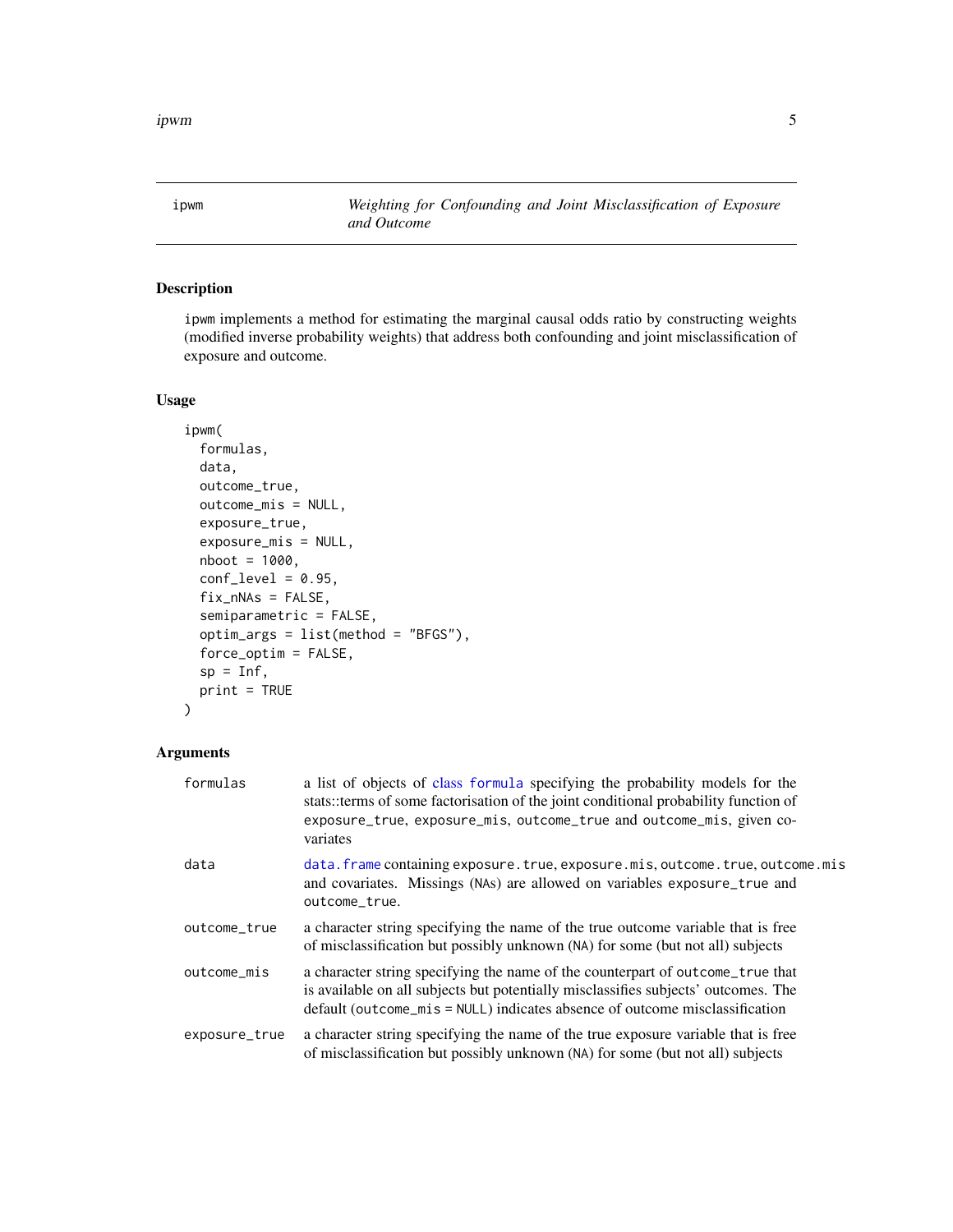<span id="page-5-0"></span>

| exposure_mis | a character string specifying the name of the counterpart of exposure_true<br>that is available on all subjects but potentially misclassifies subjects as exposed<br>or as non-exposed. The default (exposure_mis = NULL) indicates absence of<br>exposure misclassification                                                                                                                                                                               |
|--------------|------------------------------------------------------------------------------------------------------------------------------------------------------------------------------------------------------------------------------------------------------------------------------------------------------------------------------------------------------------------------------------------------------------------------------------------------------------|
| nboot        | number of bootstrap samples. Setting nboot $== 0$ results in point estimation<br>only.                                                                                                                                                                                                                                                                                                                                                                     |
| conf_level   | the desired confidence level of the confidence interval                                                                                                                                                                                                                                                                                                                                                                                                    |
| fix_nNAs     | logical indicator specifying whether or not to fix the joint distribution of is.na(exposure_true)<br>and is.na(outcome_true). If TRUE, stratified bootstrap sampling is done ac-<br>cording to the missing data pattern.                                                                                                                                                                                                                                   |
|              | semiparametric logical indicator specifying whether or not to parametrically sample exposure_true,<br>exposure_mis, outcome_true and outcome_mis. If semiparametric == TRUE,<br>it is assumed that the missing data pattern is conditionally independent of these<br>variables given covariates. Provided nboot $> 0$ , the missing data pattern and co-<br>variates are sampled nonparametrically. semiparametric is ignored if nboot<br>$== \emptyset$ . |
| optim_args   | arguments passed onto optimit called. See Details below for more information.                                                                                                                                                                                                                                                                                                                                                                              |
| force_optim  | logical indicator specifying whether or not to force the optim function to be<br>called                                                                                                                                                                                                                                                                                                                                                                    |
| sp           | scalar shrinkage parameter in the interval (0, Inf). Values closer to zero result<br>in greater shrinkage of the estimated odds ratio to unity; $sp == Inf$ results in no<br>shrinkage.                                                                                                                                                                                                                                                                    |
| print        | logical indicator specifying whether or not to print the output.                                                                                                                                                                                                                                                                                                                                                                                           |

#### Details

This function is an implementation of the weighting method described by Penning de Vries et al. (2018). The method defaults to the estimator proposed by Gravel and Platt (2018) in the absence of exposure misclassification.

The function assumes that the exposure or the outcome has a misclassified version. An error is issued when both outcome\_mis and exposure\_mis are set to NULL.

Provided force\_optim = FALSE, ipwm is considerably more efficient when the [optim](#page-0-0) function is not invoked; i.e., when (1) exposure\_mis = NULL and the formula for outcome\_true does not contain stats::terms involving outcome\_mis or exposure\_true, (2) outcome\_mis = NULL and the formula for exposure\_true does not contain stats::terms involving exposure\_mis or outcome\_true, or (3) all(is.na(data[,exposure\_true]) == is.na(data[,outcome\_true])) and the formulas for exposure\_true and outcome\_true do not contain stats::terms involving exposure\_mis or outcome\_mis. In these cases, ipwm uses iteratively reweighted least squares via the [glm](#page-0-0) function for maximum likelihood estimation. In all other cases, optim\_args is passed on to [optim](#page-0-0) for optimisation of the joint likelihood of outcome\_true, outcome\_mis, exposure\_true and exposure\_mis.

#### Value

ipwm returns an object of [class](#page-0-0) ipwm. The returned object is a list containing the following elements:

logOR the estimated log odds ratio;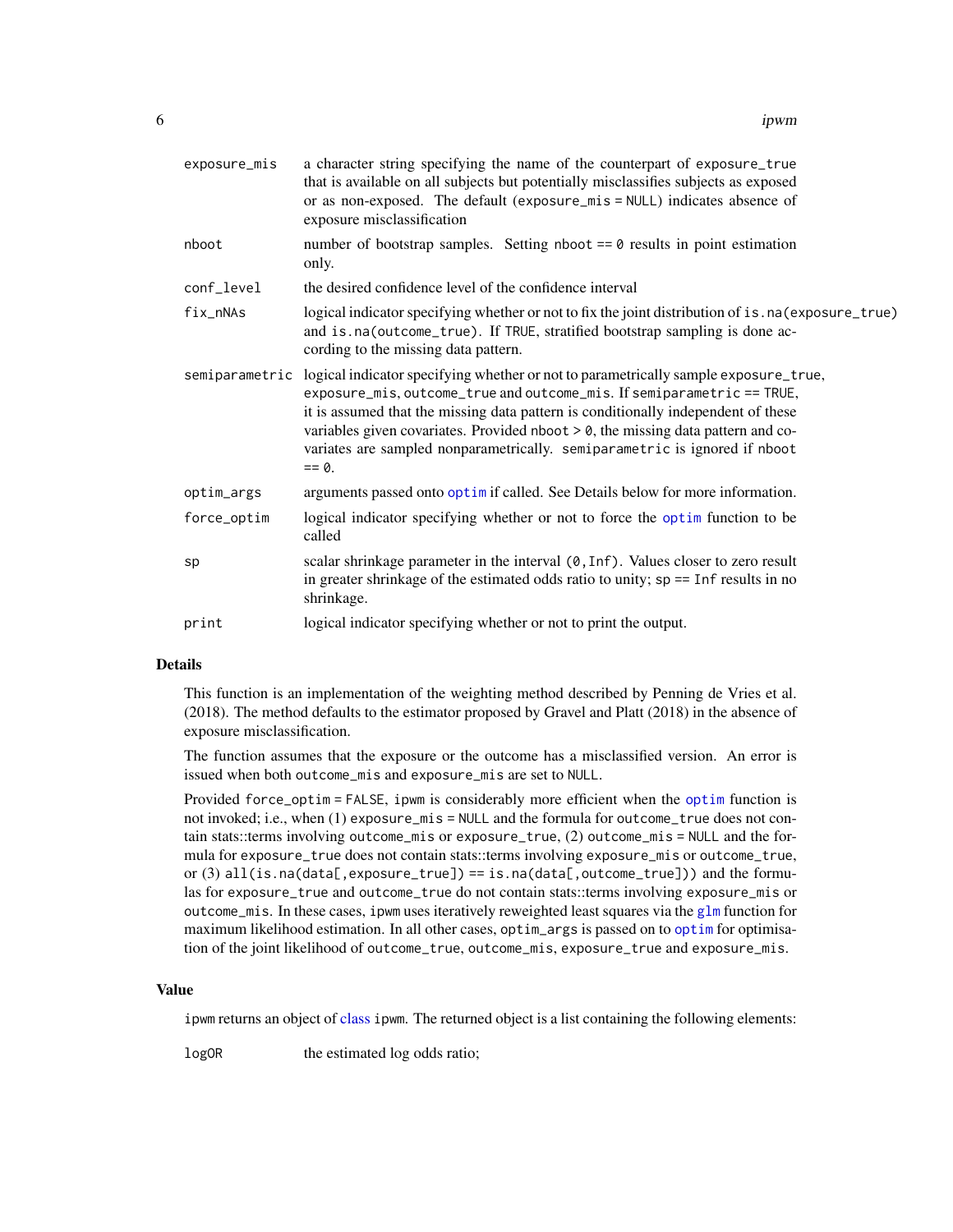#### ipwm  $\,$

| call                                             | the matched function call.                                                          |
|--------------------------------------------------|-------------------------------------------------------------------------------------|
| If nboot $!= \emptyset$ , the list also contains |                                                                                     |
| <b>SE</b>                                        | a bootstrap estimate of the standard error for the estimator of the log odds ratio; |
| СI                                               | a bootstrap percentile confidence interval for the log odds ratio.                  |
|                                                  |                                                                                     |

# Author(s)

Bas B. L. Penning de Vries, <b.b.l.penning\_de\_vries@lumc.nl>

#### References

Gravel, C. A., & Platt, R. W. (2018). Weighted estimation for confounded binary outcomes subject to misclassification. *Statistics in medicine*, 37(3), 425-436. https://doi.org/10.1002/sim.7522

Penning de Vries, B. B. L., van Smeden, M., & Groenwold, R. H. H. (2020). A weighting method for simultaneous adjustment for confounding and joint exposure-outcome misclassifications. *Statistical Methods in Medical Research*, 0(0), 1-15. https://doi.org/10.1177/0962280220960172

# Examples

```
data(sim) # simulated data on 10 covariates, exposure A and outcome Y.
formulas <- list(
 Y ~ A + L1 + L2 + L3 + L4 + L5 + L6 + L7 + L8 + L9 + L10 + B + Z,
 A ~ L1 + L2 + L3 + L4 + L5 + L6 + L7 + L8 + L9 + L10 + B + Z,
 Z \sim L1 + L2 + L3 + L4 + L5 + L6 + L7 + L8 + L9 + L10 + B,B ~ L1 + L2 + L3 + L4 + L5 + L6 + L7 + L8 + L9 + L10
\lambda## Not run:
ipwm_out \leq -ipwm(
 formulas = formulas,
 data = sim,
 outcome_true = "Y",
 outcome_mis = "Z",
 exposure_true = "A"
 exposure_mis = "B",
 nboot = 200,
 sp = 1e6)
ipwm_out
```
## End(Not run)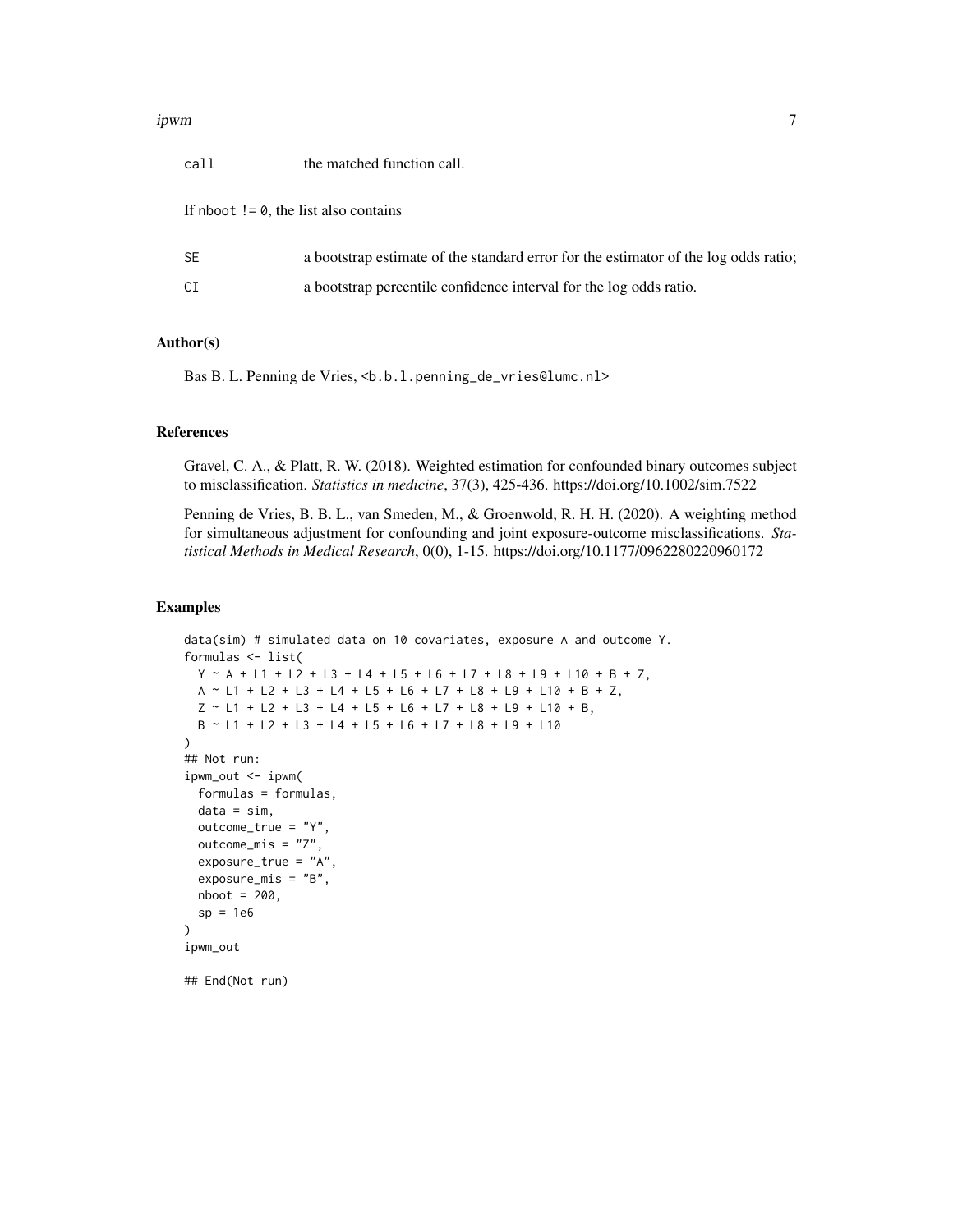This function creates a measurement error object, usually used as a covariate or the outcome in the formula argument of [mecor](#page-10-1) if one wants to correct for the measurement error in that variable using a reference variable or a replicate measure.

# Usage

```
MeasError(substitute, reference, replicate, differential)
```
#### Arguments

| substitute   | a vector containing the error-prone measure                                                                                                                                                                                                                                                                                               |
|--------------|-------------------------------------------------------------------------------------------------------------------------------------------------------------------------------------------------------------------------------------------------------------------------------------------------------------------------------------------|
| reference    | a vector containing the reference measure assumed without measurement error                                                                                                                                                                                                                                                               |
| replicate    | a vector or matrix with replicates of the error-prone measure with classical mea-<br>surement error. This can either be replicates obtained by using the same mea-<br>surement method as the substitute measure (replicates study) or replicates using<br>a different measurement method than the substitute measure (calibration study). |
| differential | a vector containing the variable to which the measurement error is differential.                                                                                                                                                                                                                                                          |

# Value

MeasError returns an object of [class](#page-0-0) "MeasError".

An object of class MeasError is a list containing the substitute and reference (and replicate or differential if applicable) variables and has attributes input (the name of the substitute and reference or replicate and differential (if applicable) variables) and call (the matched call).

#### Author(s)

Linda Nab, <1.nab@lumc.nl>

```
## measurement error in a covariate:
# internal covariate-validation study
data(vat)
with (vat, MeasError(substitute = wc,
                     reference = vat))
# replicates study
data(bloodpressure)
with (bloodpressure, MeasError(substitute = sbp30,
                               replicate = cbind(sbp60, sbp120)))
# outcome-calibration study
data(sodium)
```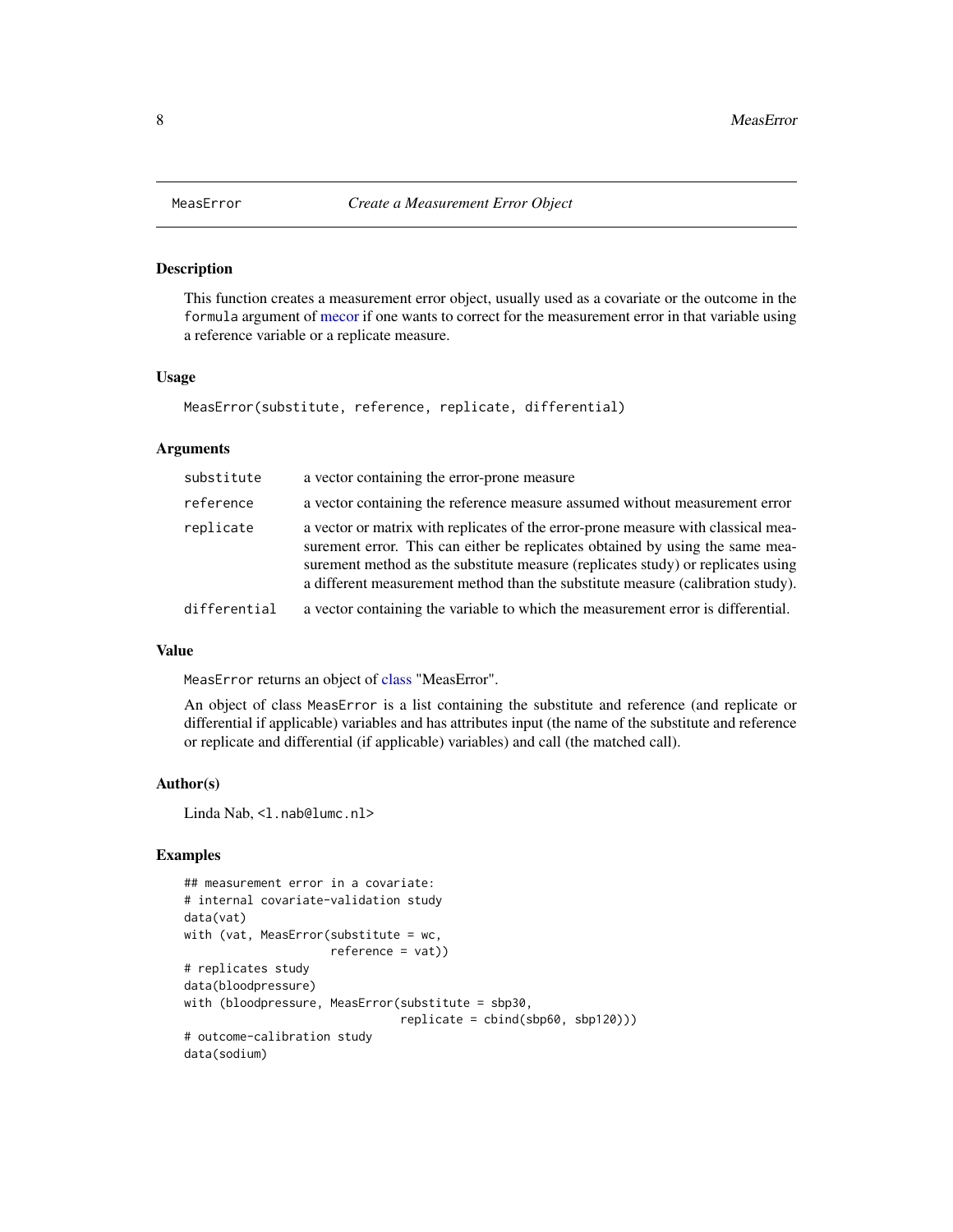# <span id="page-8-0"></span>MeasErrorExt 9

```
with(sodium, MeasError(substitute = recall,
                       replicate = cbind(urinary1, urinary2)))
## measurement error in the outcome:
# internal outcome-validation study
data(haemoglobin)
with(haemoglobin, MeasError(substitute = capillary,
                            reference = venous))
# internal outcome- validation study with differential measurement error in
# the dependent variable
data(haemoglobin)
with(haemoglobin, MeasError(substitute = capillary,
                            reference = venous,
                            differential = supplement))
```
<span id="page-8-1"></span>MeasErrorExt *Create an External Measurement Error Object*

# **Description**

This function creates an external measurement error object, usually used as a covariate or the outcome in the formula argument of [mecor](#page-10-1) if one wants to correct for the measurement error in that variable using external data or externally estimated coefficients of the calibration model (covariatemeasurement error) or measurement error model (outcome-measurement error)

#### Usage

```
MeasErrorExt(substitute, model)
```
# Arguments

| substitute | a vector containing the error-prone measure                                                                                                                                                                                                                   |
|------------|---------------------------------------------------------------------------------------------------------------------------------------------------------------------------------------------------------------------------------------------------------------|
| model      | a fitted linear model of class lm or a named list. The list contains a vector<br>named coef: the coefficients of the calibration model or measurement error<br>model and an optional matrix named vcov: the variance-covariance matrix of<br>the coefficients |
|            |                                                                                                                                                                                                                                                               |

#### Value

MeasErrorExt returns an object of [class](#page-0-0) "MeasErrorExt".

An object of class MeasErrorExt is a list containing the substitute variable and the fitted calibration model or measurement error model and has attributes input (the name of the substitute variable) and call (the matched call).

# Author(s)

Linda Nab, <1.nab@lumc.nl>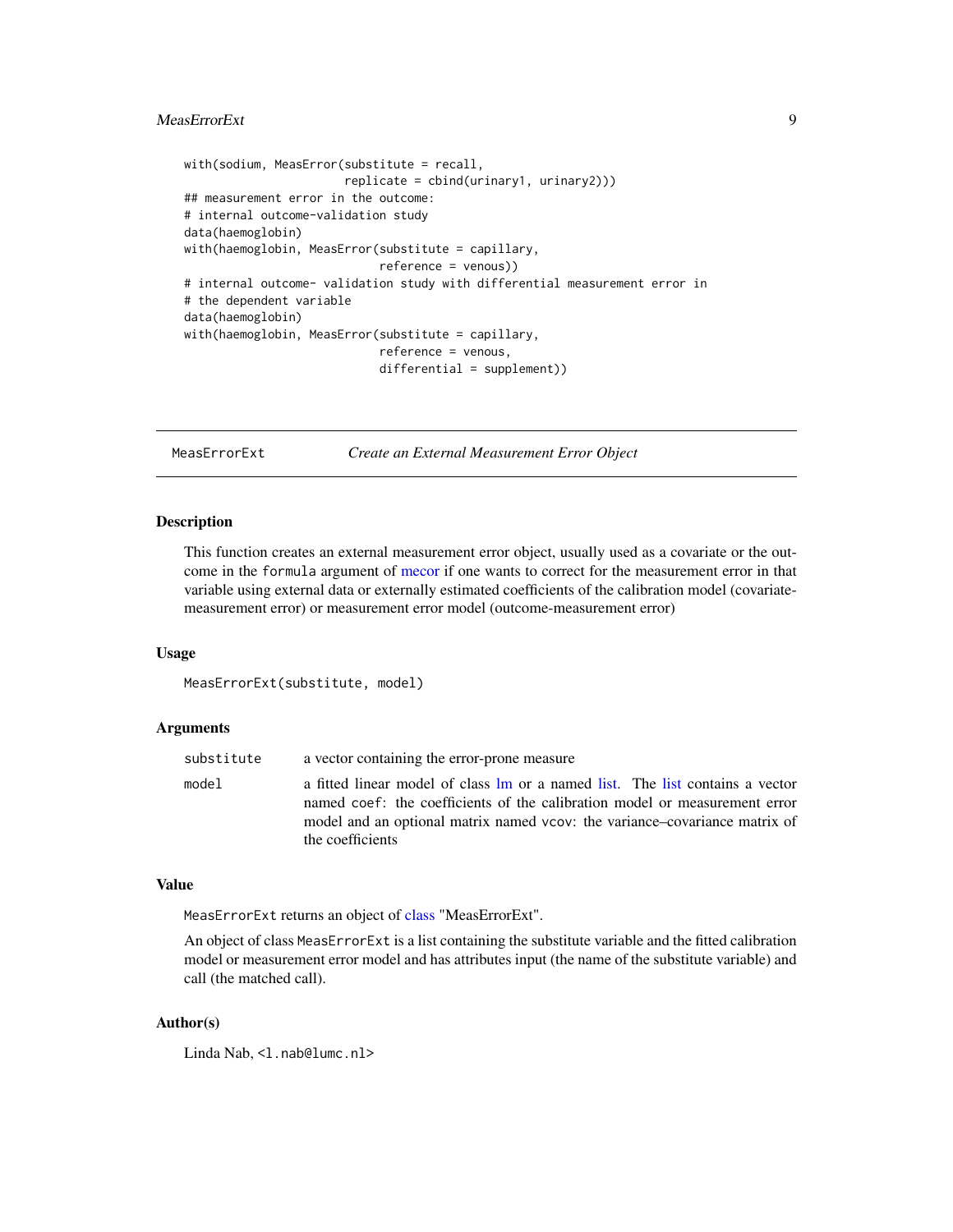# Examples

```
## measurement error in a outcome:
# external outcome-validation study
data(haemoglobin_ext)
# calibration model
calmod_fit <- lm(capillary ~ venous, data = haemoglobin)
# the external covariate-validation study can be used to correct for the
# measurement error in X_star in the dataset 'icvs', using the fitted
# calibration model
data(haemoglobin)
with (haemoglobin, MeasErrorExt(substitute = capillary,
                                model = calmod_fit)# identical to:
calmod_coef <- coefficients(calmod_fit)
calmod_vcov <- vcov(calmod_fit)
with (haemoglobin, MeasErrorExt(substitute = capillary,
                                model = list(coef = calmod_coef,vcov = calmod_vcov)))
# when no external data is available, guesstimations of the coefficients of
# the calibration model can be used instead:
with (haemoglobin, MeasErrorExt(substitute = capillary,
                                model = list(coef = c('(Intercept)' = -7,'venous' = 1.1))))
```
<span id="page-9-1"></span>MeasErrorRandom *Create a Random Measurement Error Object*

#### Description

This function creates a random measurement error object, usually used as a covariate in the formula argument of [mecor](#page-10-1) if one wants to correct for random measurement error in that variable

#### Usage

MeasErrorRandom(substitute, variance)

### Arguments

| substitute | a vector containing the error-prone measure                                |
|------------|----------------------------------------------------------------------------|
| variance   | a numeric quantifying the assumed variance of the random measurement error |

#### Value

MeasErrorRandom returns an object of [class](#page-0-0) "MeasErrorRandom".

An object of class MeasErrorRandom is a list containing the substitute variable, the assumed variance of the random measurement error in that variable and, the attributes input (the name of the substitute variable) and call (the matched call).

<span id="page-9-0"></span>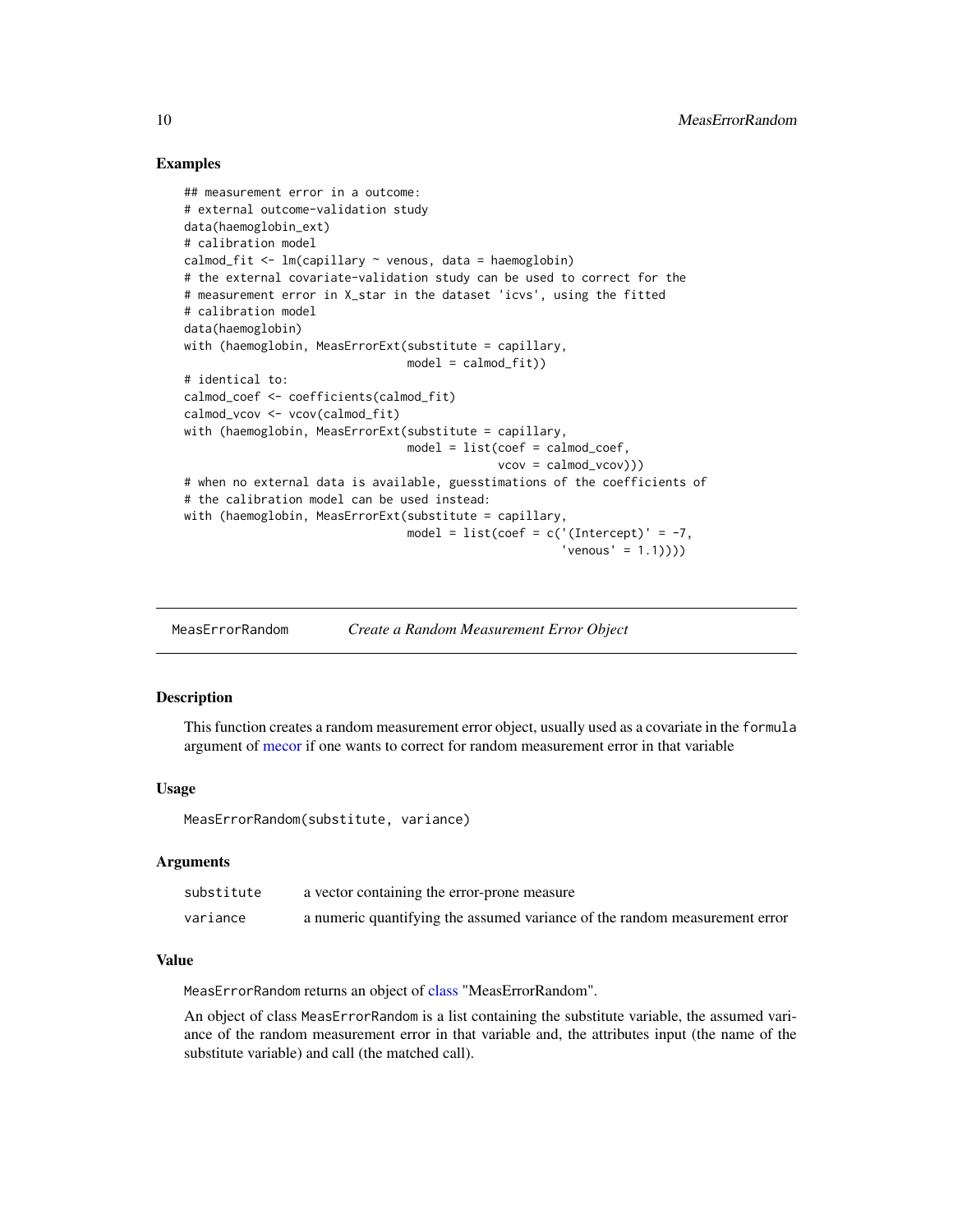#### <span id="page-10-0"></span>mecor and the contract of the contract of the contract of the contract of the contract of the contract of the contract of the contract of the contract of the contract of the contract of the contract of the contract of the

# Author(s)

Linda Nab, <1.nab@lumc.nl>

#### Examples

```
## random measurement error in a covariate:
# internal covariate-validation study
data(bloodpressure)
with(bloodpressure, MeasErrorRandom(sbp30, variance = 0.25))
```
<span id="page-10-1"></span>mecor *mecor: a Measurement Error Correction Package*

# Description

mecor provides correction methods for measurement error in a continuous covariate or outcome in linear regression models with a continuous outcome

# Usage

mecor(formula, data, method = "standard",  $B = 0$ )

#### Arguments

| formula | an object of class formula (or one that is coerced to that class): a symbolic<br>description of the regression model containing a MeasError, MeasErrorExt or<br>MeasErrorRandom object in one of the covariates or the outcome.                                                                                                                                                                                                                                                                    |
|---------|----------------------------------------------------------------------------------------------------------------------------------------------------------------------------------------------------------------------------------------------------------------------------------------------------------------------------------------------------------------------------------------------------------------------------------------------------------------------------------------------------|
| data    | a data frame, list or environment (or object coercible by as data frame to a data<br>frame) containing the variables in the model specified in formula.                                                                                                                                                                                                                                                                                                                                            |
| method  | a character string indicating the method used to correct for the measurement<br>error, either "standard" (regression calibration for covariate measurement error<br>and method of moments for outcome measurement error), "efficient" (efficient<br>regression calibration for covariate measurement error and efficient method of<br>moments for outcome measurement error), "valregcal" (validation regression<br>calibration) or "mle" (maximum likelihood estimation). Defaults to "standard". |
| B       | number of bootstrap samples, defaults to 0.                                                                                                                                                                                                                                                                                                                                                                                                                                                        |

#### Value

mecor returns an object of [class](#page-0-0) "mecor".

An object of class mecor is a list containing the following components:

| corfit   | a list containing the corrected fit, including the coefficients of the corrected fit |
|----------|--------------------------------------------------------------------------------------|
|          | (coef) and the variance–covariance matrix of the coefficients of the corrected fit   |
|          | obtained by the delta method (vcov), and more depending on the method used.          |
| uncorfit | an lm, fit object of the uncorrected fit.                                            |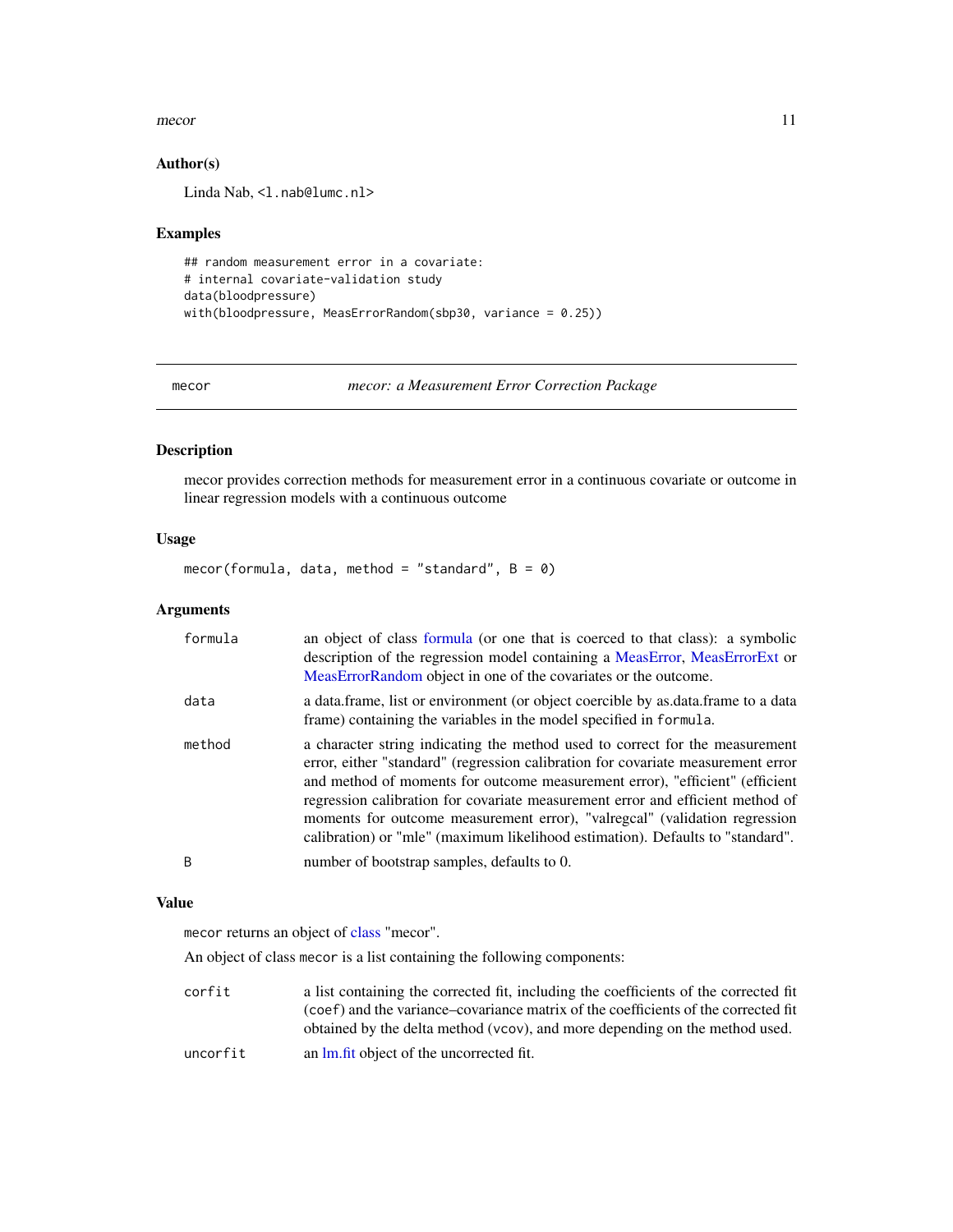# Author(s)

Linda Nab, <1.nab@lumc.nl>

# References

L. Nab, R.H.H. Groenwold, P.M.J. Welsing, and M. van Smeden. Measurement error in continuous endpoints in randomised trials: problems and solutions

L. Nab, M. van Smeden, R.H. Keogh, and R.H.H. Groenwold. mecor: an R package for measurement error correction in linear models with continuous outcomes

```
## measurement error in a covariate/outcome:
# internal covariate-validation study
data(vat)
out <mecor(ir_ln \sim MeasError(wc, reference = vat) + sex + age + tbf,data = vat,method = "standard",
      B = 999# replicates study
data(bloodpressure)
mecor(creatinine ~ MeasError(sbp30, replicate = cbind(sbp60, sbp120)) + age,
      data = bloodpressure,
      method = "mle")# outcome-calibration study
data(sodium)
mecor(MeasError(recall, replicate = cbind(urinary1, urinary2)) \sim diet,
      data = sodium,
      method = "efficient")
# external outcome-validation study
data(haemoglobin_ext)
calmod_fit <- lm(capillary ~ venous, data = haemoglobin_ext)
data(haemoglobin) # suppose reference venous is not available
mecor(MeasErrorExt(capillary, model = calmod_fit) ~ supplement,
      data = haemoglobin)
# sensitivity analyses
data(vat) # suppose reference vat is not available
# guesstimate the coefficients of the calibration model:
mecor(ir_ln ~ MeasErrorExt(wc, model = list(coef = c(0.2, 0.5, -1.3, 0, 0.6))) + sex + age + tbf,
      data = vat# assume random measurement error in wc of magnitude 0.25:
mecor(ir_ln \sim MeasErrorRandom(wc, variance = 0.25) + sex + age + tbf,data = vat)
data(bloodpressure) # suppose replicates sbp60 and sbp60 are not available
mecor(creatinine ~ MeasErrorRandom(sbp30, variance = 25) + age,
      data = bloodpressure)
## differential measurement error in the outcome:
# internal outcome-validation study
mecor(MeasError(capillary, reference = venous, differential = supplement) ~ support,
```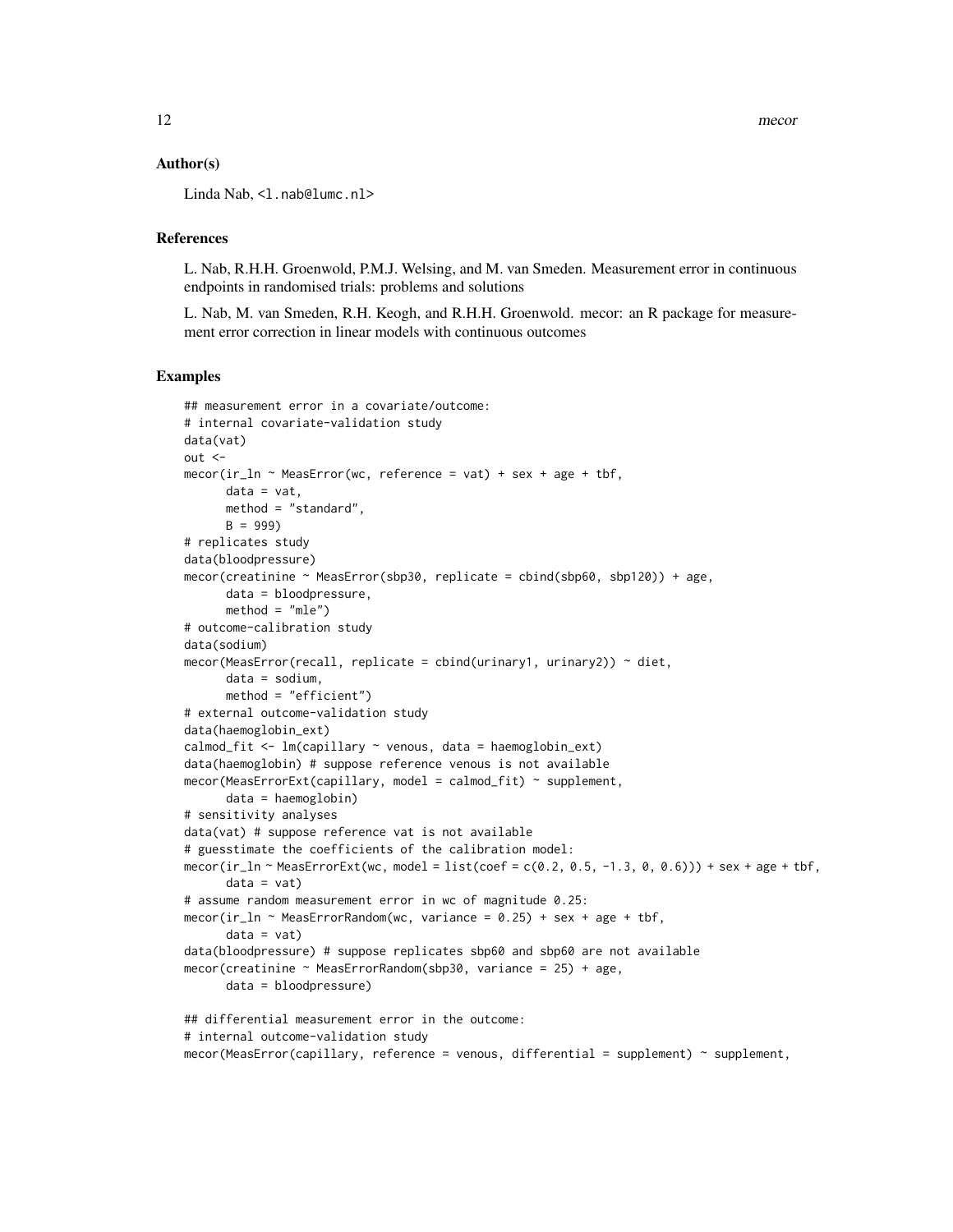<span id="page-12-0"></span> $\sin$  13

```
data = haemoglobin,
method = "standard")
```
# sim *Simulated dataset for the [ipwm](#page-4-1) function*

# Description

A simulated dataset containing 5000 observations of the covariates L1-L10, the true exposure A and true outcome Y, and the misclassified exposure B and misclassified outcome Z.

#### Usage

sim

# Format

A data frame with 5000 rows and 14 variables:

- L1 covariate, binary
- L2 covariate, continuous
- L3 covariate, binary
- L4 covariate, continuous
- L5 covariate, binary
- L6 covariate, binary
- L7 covariate, continuous
- L8 covariate, binary
- L9 covariate, binary
- L10 covariate, continuous
- A exposure, binary
- Y outcome, binary
- B misclassified exposure, binary
- Z misclassified outcome, binary

# Examples

data("sim", package = "mecor")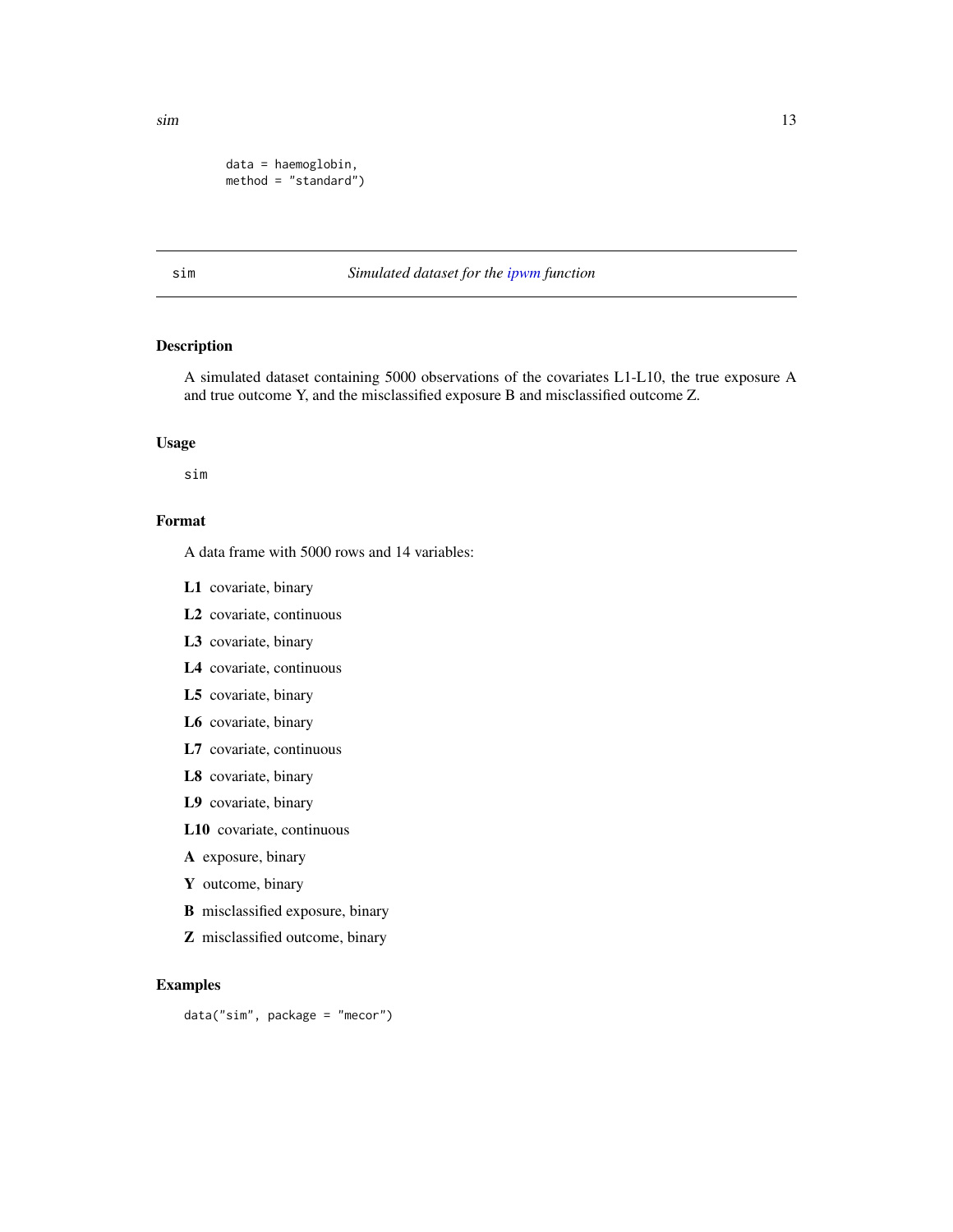<span id="page-13-0"></span>

Self-reported sodium intake and urinary sodium in the TONE study, a randomized controlled trial designed to investigate whether a reduction in sodium intake results in satisfactory blood pressure control. Two replicate urinary sodium measures were available in 50% of the subjects included in the trial.

#### Usage

sodium

#### Format

A data frame with 1000 rows and 4 variables:

recall Sodium intake measured by a 24h recall (mg)

**diet** Usual diet or sodium-lowering diet  $(0 = usual, 1 = sodium-lowering)$ 

urinary1 Sodium intake measured in urine (1st measure, mg)

urinary2 Sodium intake measured in urine (2nd measure, mg)

#### Details

This is a simulated data set inspired by the TONE study <doi: 10.1016/1047-2797(94)00056-y>. A motivating example using the example data can be found here: <doi:10.1002/sim.7011>

### References

Lawrence J Appel, Mark Espeland, Paul K Whelton, Therese Dolecek, Shiriki Kumanyika, William B Applegate, Walter H Ettinger, John B Kostis, Alan C Wilson, Clifton Lacy, and Stephen T Miller. Trial of Nonpharmacologic Intervention in the Elderly (TONE). Design and rationale of a blood pressure control trial. Annals of Epidemiology (1995). <doi: 10.1016/1047-2797(94)00056-y>

Ruth H Keogh, Raymond J Carroll, Janet A Tooze, Sharon I Kirkpatrick, Laurence S Freedman. Statistical issues related to dietary intake as the response variable in intervention trials. Statistics in Medicine (2016). <doi:10.1002/sim.7011>

# Examples

data("sodium", package = "mecor")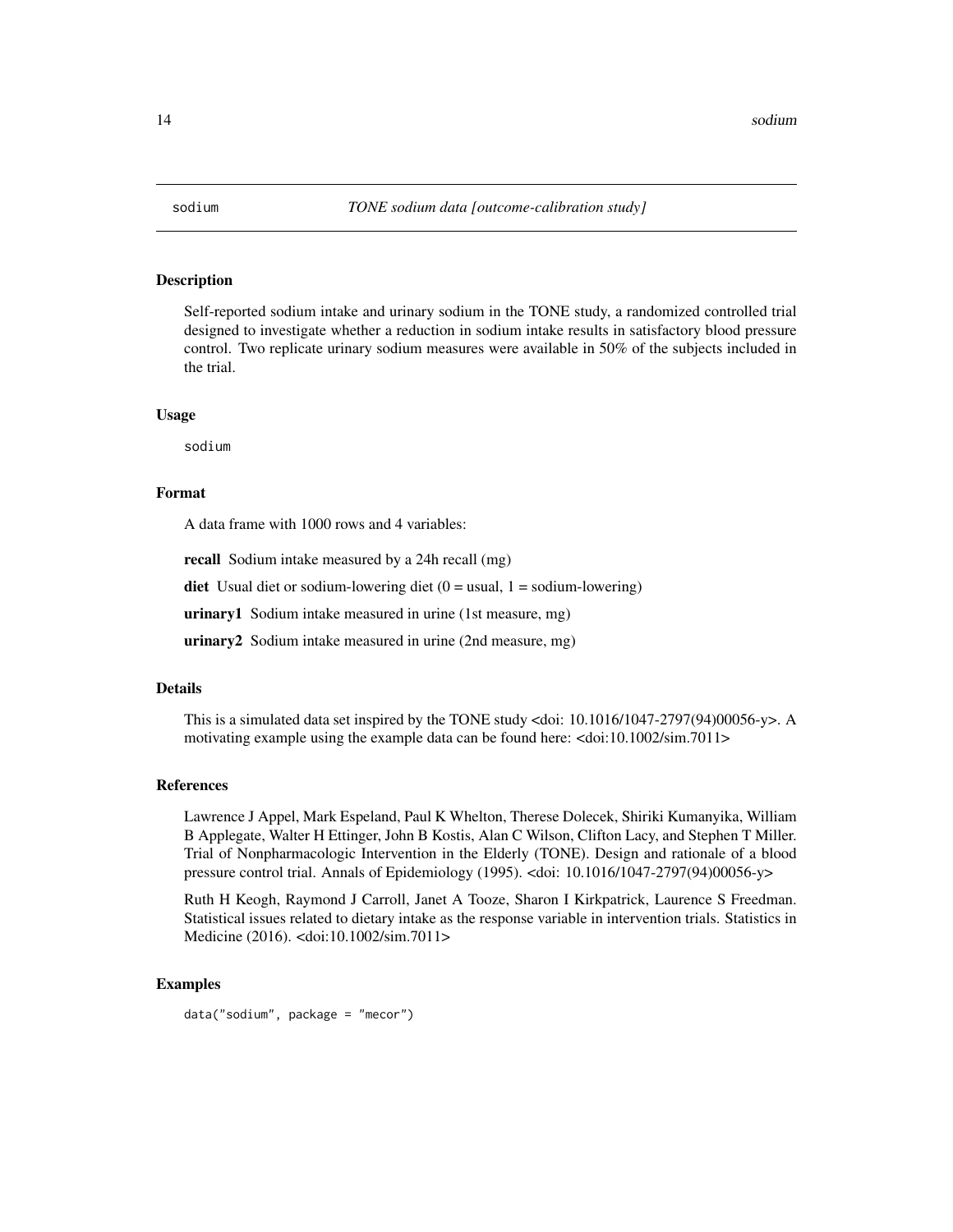<span id="page-14-0"></span>

summary method for class "mecor"

#### Usage

```
## S3 method for class 'mecor'
summary(object, alpha = 0.05, zerovar = FALSE, fieller = FALSE, ...)
```
# Arguments

| object                  | an object of class "mecor", a result of a call to mecor.                                                                                    |
|-------------------------|---------------------------------------------------------------------------------------------------------------------------------------------|
| alpha                   | probability of obtaining a type II error.                                                                                                   |
| zerovar                 | a boolean indicating whether standard errors and confidence intervals using the<br>zerovariance method must be added to the summary object. |
| fieller                 | a boolean indicating whether confidence intervals using the fieller method must<br>be added to the summary object.                          |
| $\cdot$ $\cdot$ $\cdot$ | additional arguments affecting the summary produced                                                                                         |

# Value

The function summary.mecor returns a list of summary statistics of the fitted corrected model and fitted uncorrected model.

| call      | the matched call                    |
|-----------|-------------------------------------|
| C         | summary of the corrected fit.       |
| <b>UC</b> | summary of the uncorrected fit      |
| B         | number of bootstrap replicates used |
| alpha     | alpha level used                    |

#### See Also

The model fitting function [mecor,](#page-10-1) [summary](#page-0-0)

```
## measurement error in a covariate:
# internal covariate-validation study
data(vat)
mecor_fit <- mecor(ir_ln ~ MeasError(wc, reference = vat) + sex + age + tbf,
                  data = vat,
                   method = "standard")
summary(mecor_fit)
```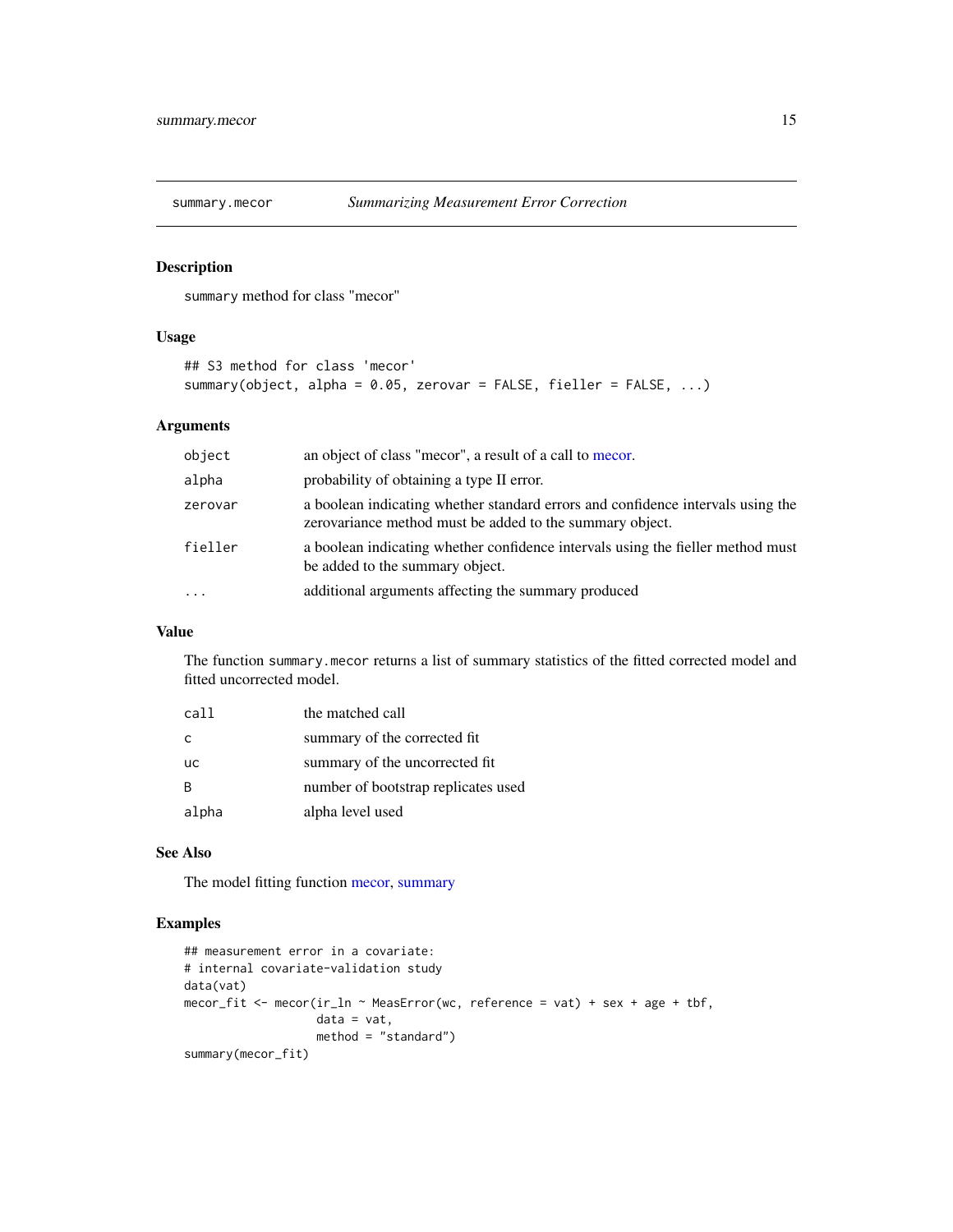```
summary(mecor_fit, zerovar = TRUE, fieller = TRUE)
summary(mecor_fit, alpha = 0.10)
```
vat *NEO visceral adipose tissue data [internal covariate-validation study]*

#### **Description**

Insulin resistance, waist circumference, sex, age, total body fat and visceral adipose tissue of 650 individuals from the Netherlands Epidemiology of Obesity (NEO) study. Visceral adipose tissue measurements were taken of approximately 40% of the individuals, at random.

# Usage

vat

#### Format

A data frame with 650 rows and 6 variables:

ir\_ln Natural logarithm of insulin resistance (fasting glucose (mmol/L) x fasting insulin (mU/L) / 22.5)

wc Waist circumference (standardised, cm)

- sex  $Sex(0) = male$ ,  $1 = female$ )
- age Age (years)
- tbf Total body fat (standardised, %)
- vat Visceral adipose tissue (standardised, cm^2)

#### Details

This is a simulated data set inspired by the NEO data <doi:10.1007/s10654-013-9801-3>. A motivating example using the example data can be found here: <doi:10.1093/aje/kwab114>

#### References

Renee de Mutsert, Martin den Heijer, Ton J Rabelink, Johannes WA Smit, Johannes A Romijn, Johan W Jukema, Albert de Roos, Christa M Cobbaert, Margreet Kloppenburg, Saskia le Cessie, Saskia Middeldorp, Frits R Rosendaal. The Netherlands epidemiology of obesity (NEO) study: Study design and data collection. European Journal of Epidemiology (2013). <doi:10.1007/s10654- 013-9801-3>

Linda Nab, Maarten van Smeden, Renee de Mutsert, Frits R Rosendaal, and Rolf HH Groenwold. Sampling strategies for internal validation samples for exposure measurement error correction: A study of visceral adipose tissue measures replaced by waist circumference measures. American Journal of Epidemiology (2021). <doi:10.1093/aje/kwab114>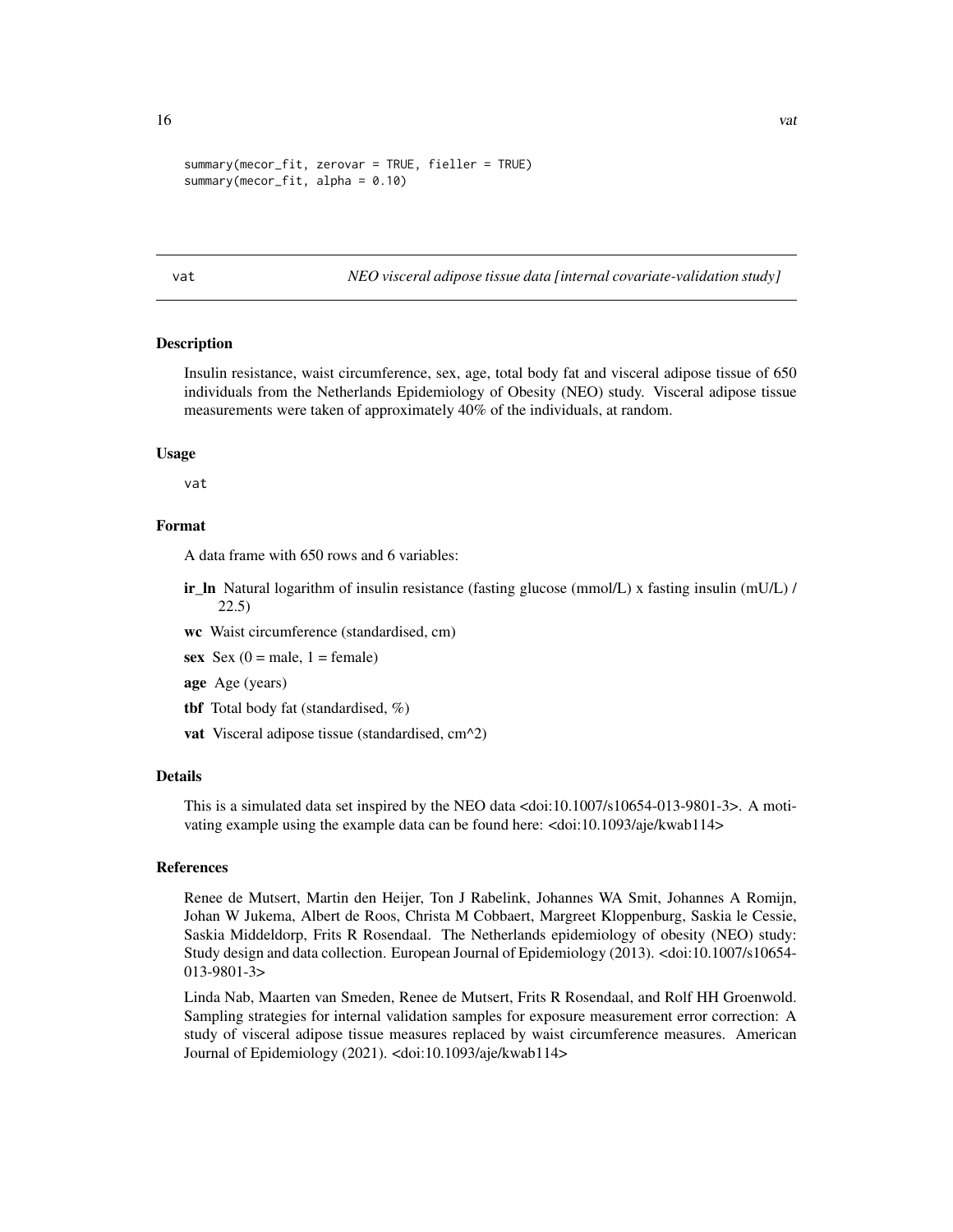#### <span id="page-16-0"></span>vat\_ext 17

#### Examples

```
data("vat", package = "mecor")
```
vat\_ext *Visceral adipose tissue external data [external covariate-validation study]*

# **Description**

Waist circumference, visceral adipose tissue, sex, age, and total body fat of 100 individuals

#### Usage

vat\_ext

#### Format

A data frame with 100 rows and 5 variables:

wc Waist circumference (standardised, cm)

- vat Visceral adipose tissue (standardised, cm^2)
- sex  $Sex(0 = male, 1 = female)$
- age Age (years)
- tbf Total body fat (standardised, %)

#### Details

This is a simulated data set accompanying the dataset "vat", that is inspired by the NEO data <doi:10.1007/s10654-013-9801-3>. A motivating example using the example data can be found here: <doi:10.1093/aje/kwab114>

#### References

Renee de Mutsert, Martin den Heijer, Ton J Rabelink, Johannes WA Smit, Johannes A Romijn, Johan W Jukema, Albert de Roos, Christa M Cobbaert, Margreet Kloppenburg, Saskia le Cessie, Saskia Middeldorp, Frits R Rosendaal. The Netherlands epidemiology of obesity (NEO) study: Study design and data collection. European Journal of Epidemiology (2013). <doi:10.1007/s10654- 013-9801-3>

Linda Nab, Maarten van Smeden, Renee de Mutsert, Frits R Rosendaal, and Rolf HH Groenwold. Sampling strategies for internal validation samples for exposure measurement error correction: A study of visceral adipose tissue measures replaced by waist circumference measures. American Journal of Epidemiology (2021). <doi:10.1093/aje/kwab114>

# Examples

data("vat\_ext", package = "mecor")